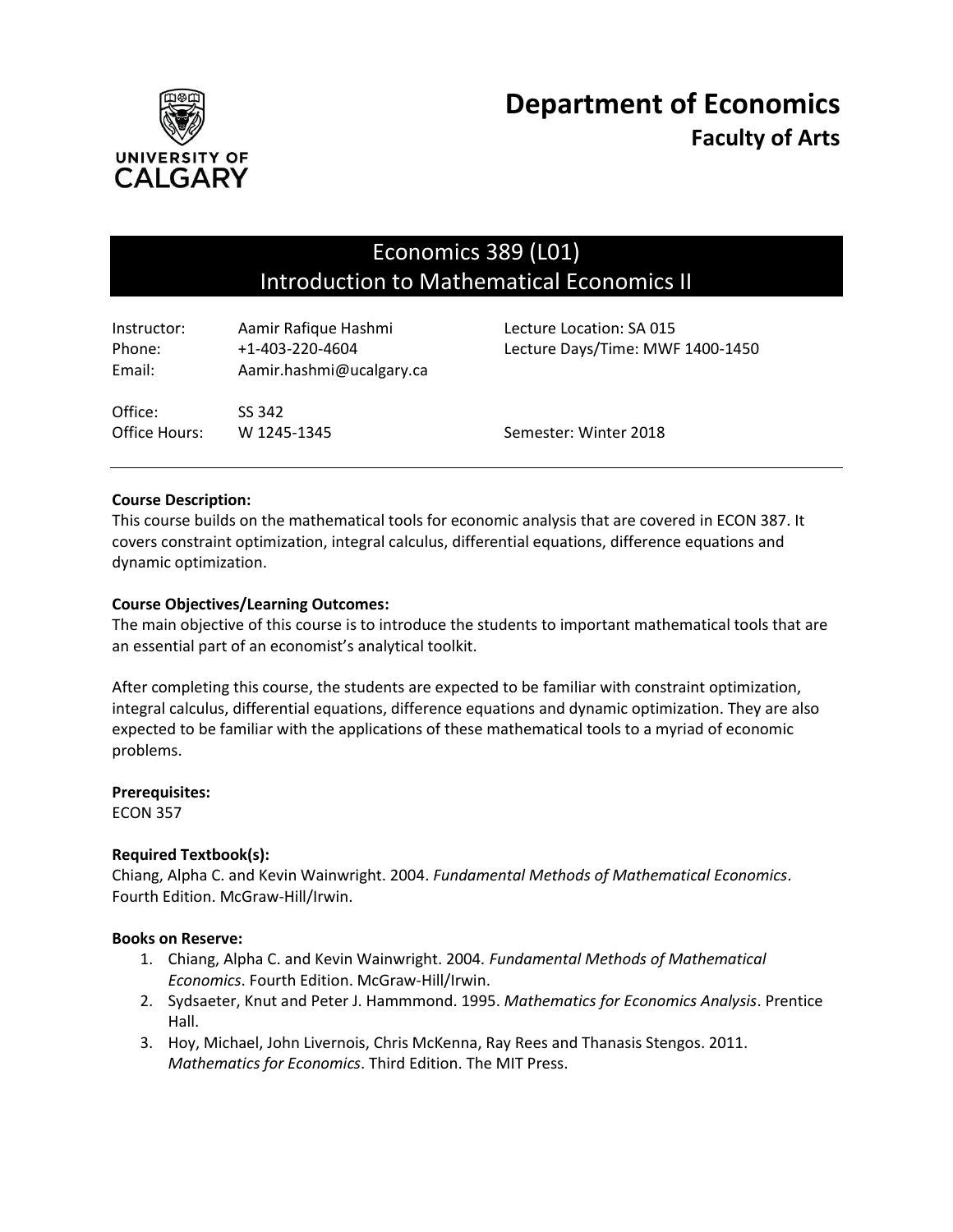# **Course Outline:**

- 1. Review of Unconstrained Optimization (Chapters 9 and 11)
- 2. Optimization with Equality Constraints (Chapter 12)
- 3. Optimization with Inequality Constraints (Chapter 13)
- 4. Integral Calculus (Chapter 14)
- 5. Differential Equations (Chapters 15 and 16)
- 6. Difference Equations (Chapters 17 and 18)
- 7. Dynamic Optimization I: Optimal Control (Chapter 20)
- 8. Dynamic Optimization II: Dynamic Programming (Instructor's notes)

# **Desire2Learn:**

This course will make use of the Desire2Learn (D2L) platform. Students who are registered in the course can log on a[t http://d2l.ucalgary.ca](http://d2l.ucalgary.ca/) through their student centre. Please note that D2L features a class e-mail list that may be used to distribute course-related information. These e-mails go to your University of Calgary e-mail addresses only.

# **Grade Determination and Final Examination Details:**

| Midterm exam:              | 30%  |
|----------------------------|------|
| Final examination:         | 50%  |
| Problem sets (one for each |      |
| topic):                    | 20%  |
|                            | 100% |

| A+   | $95 - 100$ | B     | $73 - 76$ | $C-$ | $60 - 62$ |
|------|------------|-------|-----------|------|-----------|
| А    | $85 - 94$  | $B -$ | $70 - 72$ | D+   | $56 - 59$ |
| А-   | $80 - 84$  | $C+$  | $67 - 69$ |      | $50 - 55$ |
| $B+$ | $77 - 79$  |       | $63 - 66$ |      | $0 - 49$  |

# *Grading Scale*

Students must receive a passing grade on the final exam to pass the course.

As per the Writing Across the Curriculum Statement in the Calendar, writing and grading thereof will be a factor in the evaluation of student work.

Any student work which remains undistributed after the last day of classes will be available to students through the instructor's office during his office hours.

The final examination will be comprehensive, scheduled by the Registrar, held in a classroom, and last 2 hours. If a student cannot write their final exam on the date assigned by the Registrar's Office, they need to apply for a deferred exam [www.ucalgary.ca/registrar/exams/deferred\\_final.](http://www.ucalgary.ca/registrar/exams/deferred_final) Under no circumstance will this be accommodated by the Department.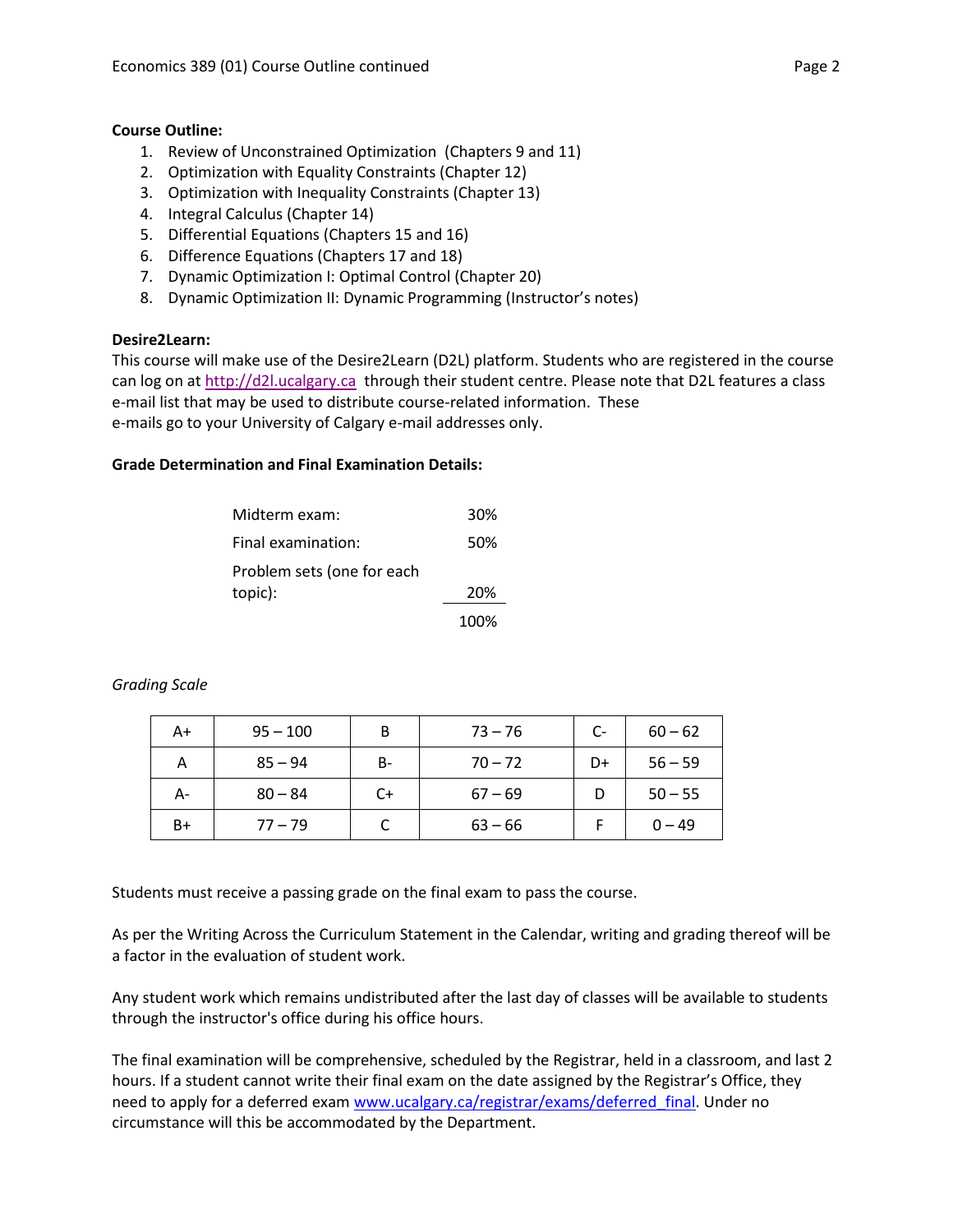Tests and exams will not involve multiple-choice questions. Non-programmable calculators WILL be allowed during the writing of tests or final examinations.

The midterm exam will be given during the class time on **February 26 th 2017 (Monday)**.

THERE WILL BE NO MAKEUP OR DEFERRED QUIZZES/TESTS/EXAMS under any circumstances, nor may the quizzes/tests/exams be written early. Students unable to write the quizzes/tests/exams because of documented illness, family emergency, religious observance, or university-sanctioned event will have the weight shifted to the final examination; otherwise a grade of zero will be assigned.

# **Reappraisal of Grades and Intellectual Honesty:**

*For reappraisal of graded term work, see Calendar I.2* <http://www.ucalgary.ca/pubs/calendar/current/i-2.html>

*For reappraisal of final grade, see Calendar I.3* <http://www.ucalgary.ca/pubs/calendar/current/i-3.html>

*Statement of Intellectual Dishonesty, see Calendar K.4* <http://www.ucalgary.ca/pubs/calendar/current/k-4.html>

*Plagiarism and Other Academic Misconduct, , see Calendar K.5* <http://www.ucalgary.ca/pubs/calendar/current/k-5.html>

# **Academic Accommodation:**

The student accommodation policy can be found at: [ucalgary.ca/access/accommodations/policy.](http://www.ucalgary.ca/access/accommodations/policy)

Students needing an accommodation because of a disability or medical condition should communicate this need to Student Accessibility Services in accordance with the Procedure for Accommodations for Students with Disabilities [ucalgary.ca/policies/files/policies/student-accommodation-policy.](http://www.ucalgary.ca/policies/files/policies/student-accommodation-policy.pdf)

Students needing an Accommodation based on a Protected Ground other than disability should communicate this need, preferably in writing, to the course instructor.

## **Important Dates:**

Please check:<http://www.ucalgary.ca/pubs/calendar/current/academic-schedule.html>

# **Student Organizations:**

Faculty of Arts Students' Association (F.A.S.A.): Economics Department Representative Office: SS 803, E-mail: [econrep@fasaucalgary.ca](mailto:econrep@fasaucalgary.ca) and Web[: www.fasaucalgary.ca.](http://www.fasaucalgary.ca/)

Society of Undergraduates in Economics: [https://www.ucalgarysue.com/.](https://www.ucalgarysue.com/)

Society of Undergraduates in Economics is a student run organization whose main purpose is to assist undergraduate economics students to succeed both academically and socially at the University of Calgary. Services include access to the exam bank, career events such as Industry Night and information sessions, mentorship programs, and social events for members. They invite you to join by contacting SUE at [societyofundergradsineconomics@gmail.com.](mailto:societyofundergradsineconomics@gmail.com)